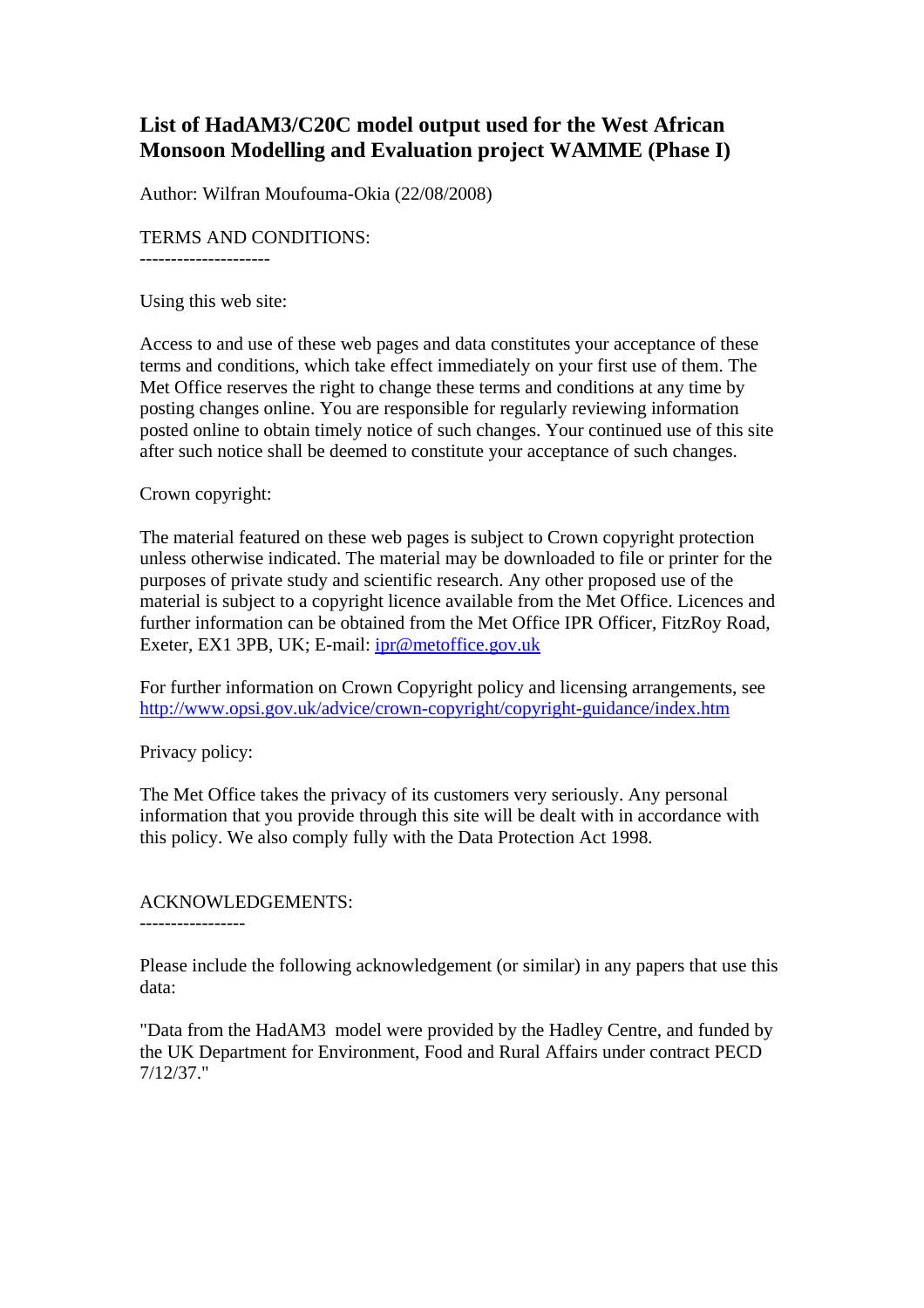## **1. OBJECTIVES:**

This note documents the model outputs provided by the Hadley Centre atmospheric only general circulation model HadAM3 for the WAMME project.

#### **2. SPATIAL COVERAGE:**

HadAM3 has a regular grid of 3.75deg longitude x 2.5deg latitude, i.e. 73 x 96 points. The latitude and longitude ranges of the grid points are 90.0N - 90.0S, 0.0E - 356.25E.

### **3. TEMPORAL COVERAGE:**

Data are provided only at monthly and daily timescales in a month chunk files with the 360 calendar. The period of data availability is 01 Jan 2000 to 30 Dec 2005.

### **4. FORMAT:**

The model outputs are given in netcdf CF1.0 format, which we believe would be easier to handle by users than the model native binary format.

### **5. EXPERIMENTAL DESIGN:**

 Four C20C ensemble member integrations were conducted for the 6-period **1999- 2007**. The run identifiers of these simulations are respectively "afoif, afoig, afoih, afoii". All were forced by the HadISST1.1 global reconstruction of observed SST and sea-ice extents (Rayner et al. 2003), which were processed to preserve their monthly means during the model integration (Taylor et al. 2000). They were also forced by time-varying concentrations of well-mixed greenhouse gases including CO2, CH4, N2O, CFCs, HCFCs, tropospheric ozone and stratospheric ozone (the latter from 1975), changes in land use, anthropogenic sulphate aerosols, volcanic aerosols, and solar irradiance variations. The ensemble members differ only in their initial atmospheric conditions, which were taken from an earlier HadAM3 simulation.

Further details of the forcing data are available on request.

Pope, V.D., Gallani, M., Rowntree, P.R. and Stratton, R.A. 2000 The impact of new physical parametrizations in the Hadley Centre climate model - HadAM3. Clim. Dyn., 16, 123-146

Rayner, N.A., Parker, D.E., Horton, E.B., Folland, C.K., Alexander, L.V., Rowell, D.P., Kent, E.C., and Kaplan, A., 2003: Global analyses of sea surface temperature, sea ice, and night marine air temperature since the late nineteenth century. J. Geophys. Res., 108(D14), 4407, doi: 10.1029/2002JD002670

Taylor, K.E., Williamson, D., and Zwiers, F., 2000: The sea surface temperature and sea-ice concentration boundary conditions for AMIP II simulations. PCMDI Report No. 60, Lawrence Livermore National Laboratory, Livermore, CA, 25 pp

# **6. FILE NAMING CONVENTION:**

{RUNID}-m{X}. {Variable}. {Timescale}. {MON} {YR}.nc Where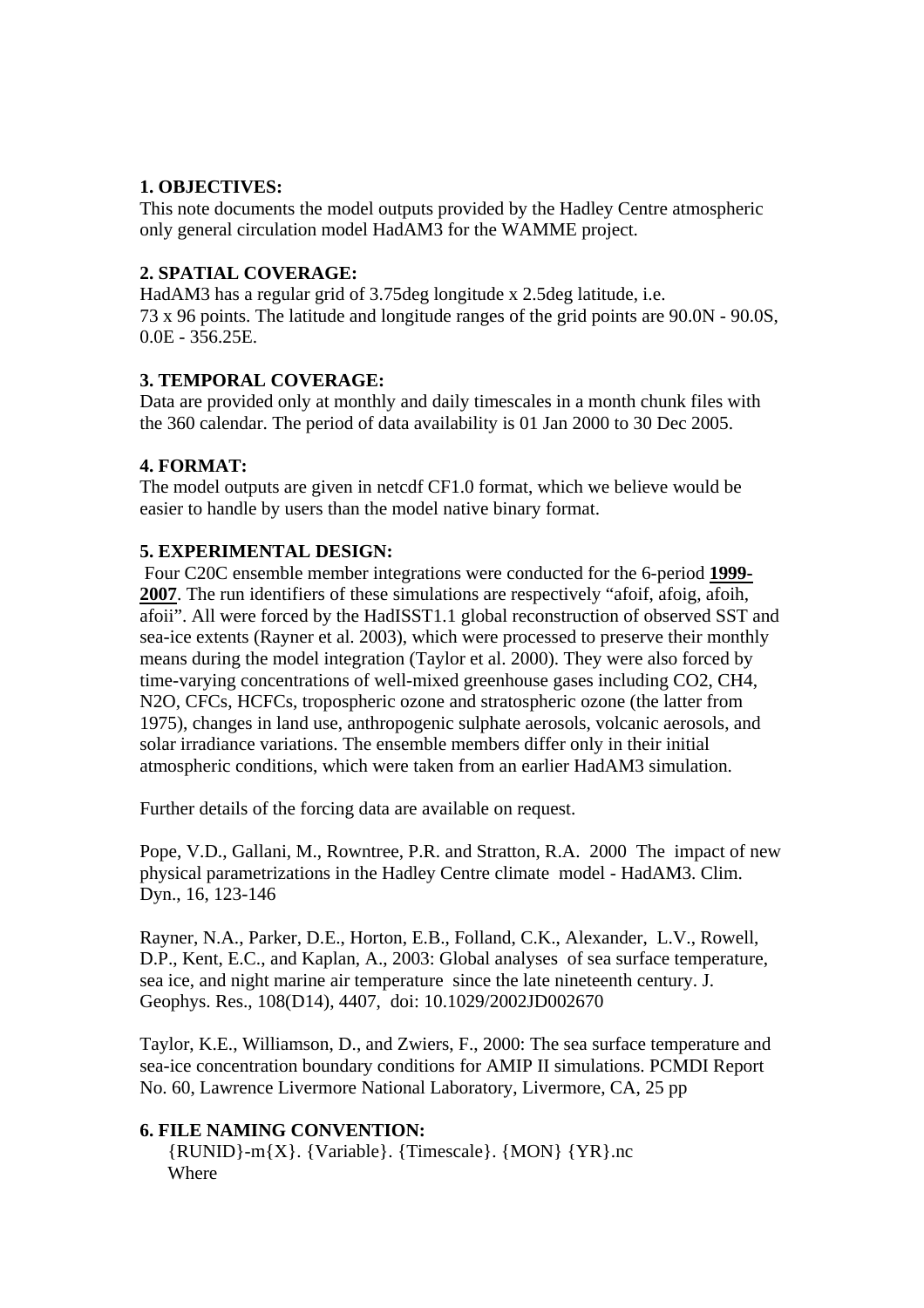{RUNID} is the run identifier;

 ${X}$  is the ensemble member identifier. For instance:  $X=1$  is afoif;  $X=2$  is afoig;  $X=3$  is afoih, and  $X=4$  is afoii.

{Variable} is the name of the meteorological variable as specified in the WAMME output list (http://wamme.geog.ucla.edu/output.html).

{Timescale} is the timescale of the averaged variables, i.e. monthly, daily or hourly.

{MON} are the first three letters for a given month, ie. jan, feb, mar, apr, may, jun .. etc.

{YR} represents the year of the simulation. **Examples:** 

- The file "hadam3-c20c-m1.lspre.monthly.may2005.nc" contains "afoif" monthly mean large scale precipitation for May 2005;
- The file "hadam3-c20c-m1.lspre.daily.may2005.nc" contains "afoif" daily mean large scale precipitation for May 2005;

### **7. OUTPUT LIST**

#### **Monthly mean 3D variables**

(Pressure levels (13): 1000, 925, 850, 700, 600, 500, 400, 300, 250, 200, 150, 100, 50)

| (% )   | zg<br>hur |
|--------|-----------|
|        |           |
|        |           |
| (q/kg) | hus       |
| (m/s)  | va        |
| (m/s)  | ua        |
| (K)    | ta        |
|        | (qpm)     |

#### **Monthly and daily mean 2D variables**

| 1) Sea level pressure                  | (hPa)               | psl  |
|----------------------------------------|---------------------|------|
| 2) Precipitation                       | (mm/day) pr         |      |
| 3) Large scale precipitation           | (mm/day) Ispre      |      |
| 4) Convective precipitation            | (mm/day) conpre     |      |
| 5) Surface air temperature (2m)        | (K)                 | tas  |
| 6) Surface air specific humidity (2m)  | (g/kg)              | huss |
| 7) Zonal surface wind speed (10m)      | (m/s)               | uas  |
| 8) Meridional surface wind speed (10m) | (m/s)               | vas  |
| 9) Surface latent heat flux            | (W/m <sup>2</sup> ) | hfls |
| 10) Vegetation interception loss       | (W/m <sup>2</sup> ) | evap |